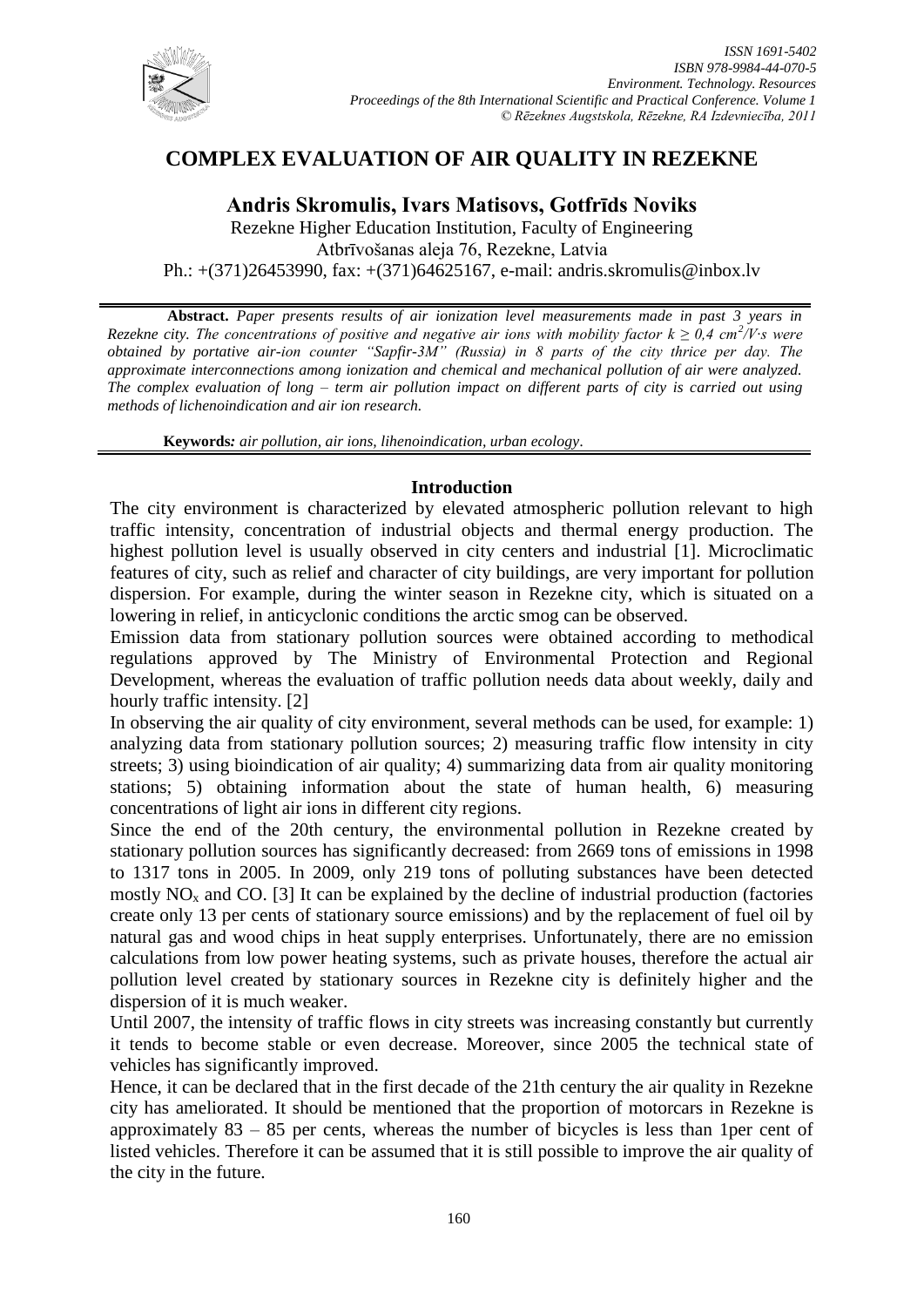The long-term influence of pollution is presented quite precisely by lichenoindication data because the lichens are universally recognized to be very sensitive bioindicators that demonstrate the territorial differentiation of air pollution. The lichenoindication of air quality in Rezekne city is taking place since 2001.

A new method that is rarely used in observing the air quality in cities is the measuring of light air ion concentration. It is known that air ions have an effect on human health and well-being and interact with aerosol particles and chemical gasiform air pollution that is adsorbed on these particles. There are many studies in literature affirming that environmental air ion concentration levels and balance can affect a wide range of biological organisms, including humans. Elevated negative air ion levels are reported to have beneficial effects on humans, for example enhanced feeling of relaxation, reduced fatigue, stress, irritability, depression and tenseness level. Increased positive ion levels are reported to have no effect, or deleterious effects. [4, 5, 6] To ensure human health and well-being, the minimal concentration of negative and positive ions is necessary 400ions/ $\text{cm}^3$  [7].

The ion polarity is characterized by unipolarity factor K, which is the relation of concentration of positive and negative ions in  $1 \text{cm}^3$  of the air.

$$
K=\frac{n^+}{n^-}
$$

The article presents an integrated evaluation of air quality, basing on lichenoindication, traffic flows and light air ion concentration data.

#### **Materials and methods**

#### *Lichenoindication*

Lichenoindication is a bioindication using the lichens. The extinction of lichen and the decrease in its biodiversity indicate an elevated air pollution level, therefore the lichens are one of the most popular bioindicators. Lichens are highly diverse, that is why the identification of species is not always simple. The lichens are commonly divided into three main groups – crustose, foliose and fruticose lichens. The species of lichens respond differently to air pollution. Sensitive species disappear in conditions of even low pollution level while more resistant species survive in relatively high pollution. Usually, fruticose lichens disappear first, they are followed by foliose lichens and finally by crustose lichens. There is some regularity – the wider is the diversity of lichens and the more trunk surface is covered with lichens; the clearer is air in the given territory. The broad-leaved trees, such as maples, limes, ashes and elms, are more appropriate for the studies of lichens, whereas conifers are not appropriate for it. For lichen studies only grown-up trees are useful, because the covering of lichens on saplings has not developed yet.

Rezekne city map was divided into squares. The length of one edge was 500m. In each square, the flora of lichens on ten deciduous trees was inspected. The lichens were studied at the altitude of  $1.3 - 1.5$  m on the side the most covered with lichens. A transparent 20 x 20 cm polythene square, divided into 100 small quadrants, was put to the trunk of the tree. This method facilitates the defining of percentage of lichen covering on the trunk.

The air quality observations made in relation to the lichen covering on tree trunks are shown in the left lower corner of figure 2. Air pollution level is estimated to be low in places where all the three lichen groups are present, average in the places where two lichen groups are present and high in the places where only one lichen group (mostly crustose lichens) is present.

#### *Traffic flow intensity measuring*

The measurements of traffic flow intensity were taken on weekdays, on the biggest street junctions of Rezekne city, counting the transport units crossing the given junction in a period of one hour. The measurements were taken three times a day: 8.00 - 9.00, 13.00 - 14.00 and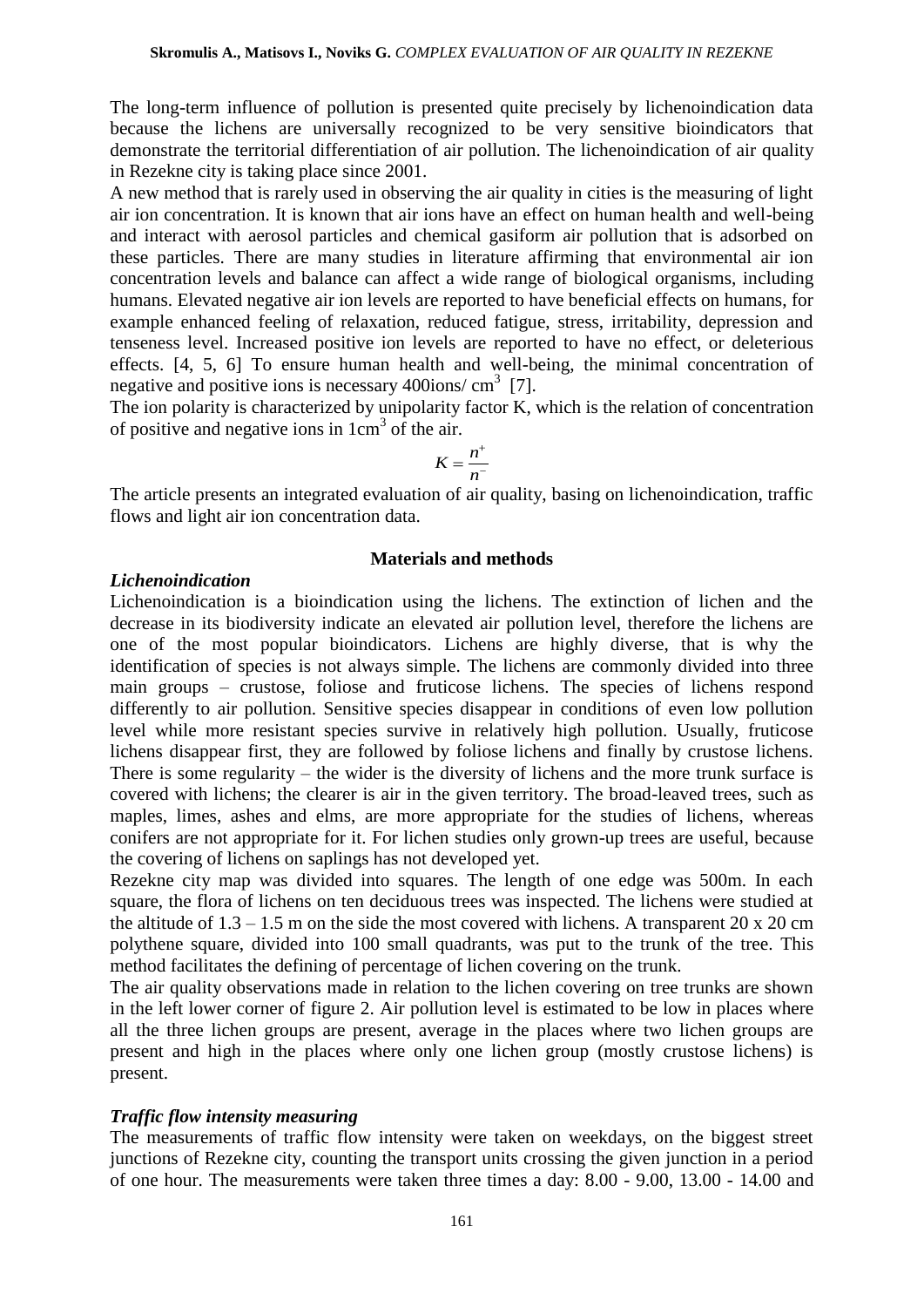17.00 - 18.00. The counting of transport units was performed mostly on the junctions situated on the main arterial roads of Rezekne city – Atbrivosanas aleja and Darzu street, as well as on Latgales street that is partially used for transit traffic in direction of Dagda and Ludza. The traffic flow measurements for the period 2007 – 2010 are summarized in the map of complex air quality evaluation (Figure 2).

### *Air ion measuring*

To evaluate air ion level and dynamics of its changes, measurements of light air ions concentration in different places of Rezekne city were made. The bipolar air ions counter "Saphire-3м" was used. Air ion counter is intended to provide separate and simultaneous measurements of negative and positive air ion concentration in  $1 \text{ cm}^3$  of air with mobility factor  $k \ge 0.4$  cm<sup>2</sup>V<sup>-1</sup>s<sup>-1</sup>. Minimum resolution of the counter is 10 ions/ cm<sup>3</sup>. Air flow rate through the aspirating camera while measuring the air ion concentration is  $(230 \pm 23)$  l/min.

Each time in every measuring point 10 measurements of positive and negative ions were taken using 16 sec averaging mode. The ion counter was placed perpendicularly to the wind flow in order to avoid measurement inaccuracies caused by sudden wind blasts in the aspirating camera.

The air ion concentration measurements taken in different seasons in the period 2009 – 2010 are summarized and analyzed. The aim is to study the interaction between pollution and air ions and to clarify how the anthropogenic pollution influences the concentration of positive and negative air ions.

A wide network covering the whole city, including industrial zones, residential neighborhoods, recreational areas, main streets and junctions was estabilished (see figure 1). Breaf characterization of measurement points.

1<sup>st</sup> test point – Rezekne Meat processing factory vicinity. It has not been considered to be particularly contaminated, but there is often a specific odor in this area. A railway and an important road junction are located nearby.

 $2<sup>nd</sup>$  test point – parking at the pharmacy "Lana". Located nearly the only monitoring station in Rezekne, situated in the city centre along the main street.

 $3<sup>rd</sup>$  test point – parking next to the intersection of Atbrivosanas and Latgale streets – the busiest intersection in Rezekne. Traffic intensity is high, in the mornings and evenings traffic jams tend to occur. The central bus station is located in this part of city.

4<sup>th</sup> test point - private residential area opposite Miera street. Quiet territory with low traffic intensity. A large cemetery resembling a park is located nearby.

5<sup>th</sup> test point is located on the territory of the Hospital of tuberculosis and resembles a quiet park with mixed tree plantations.

 $6<sup>th</sup>$  test point - neighborhood of the railway station Rezekne II. Considered to be one of the most polluted areas in Rezekne (not only air, but also soil and water). There is an active movement of passengers and goods. Stacijas street, one of the major city streets, is located along the station.

7<sup>th</sup> test point - parking at the Rezekne Secondary School #5. Represents the concentration of air pollution in the residential area of the Northern part of the city.

8<sup>th</sup> test point - parking at the factory of electrical tools "REBIR". Represents the industrial zone of the Northern part of the city.

### **Results and discussion**

Lichenoindication does not provide data about short-term changes of air pollution that can be very inconsistent in time. Nevertheless, this method provides information about long-term influence of air pollution in one particular part of the city.

It can be seen that the biggest lichen covering on tree trunks and the lowest air pollution level is observed in the Southern part of the city with many trees and green zones where the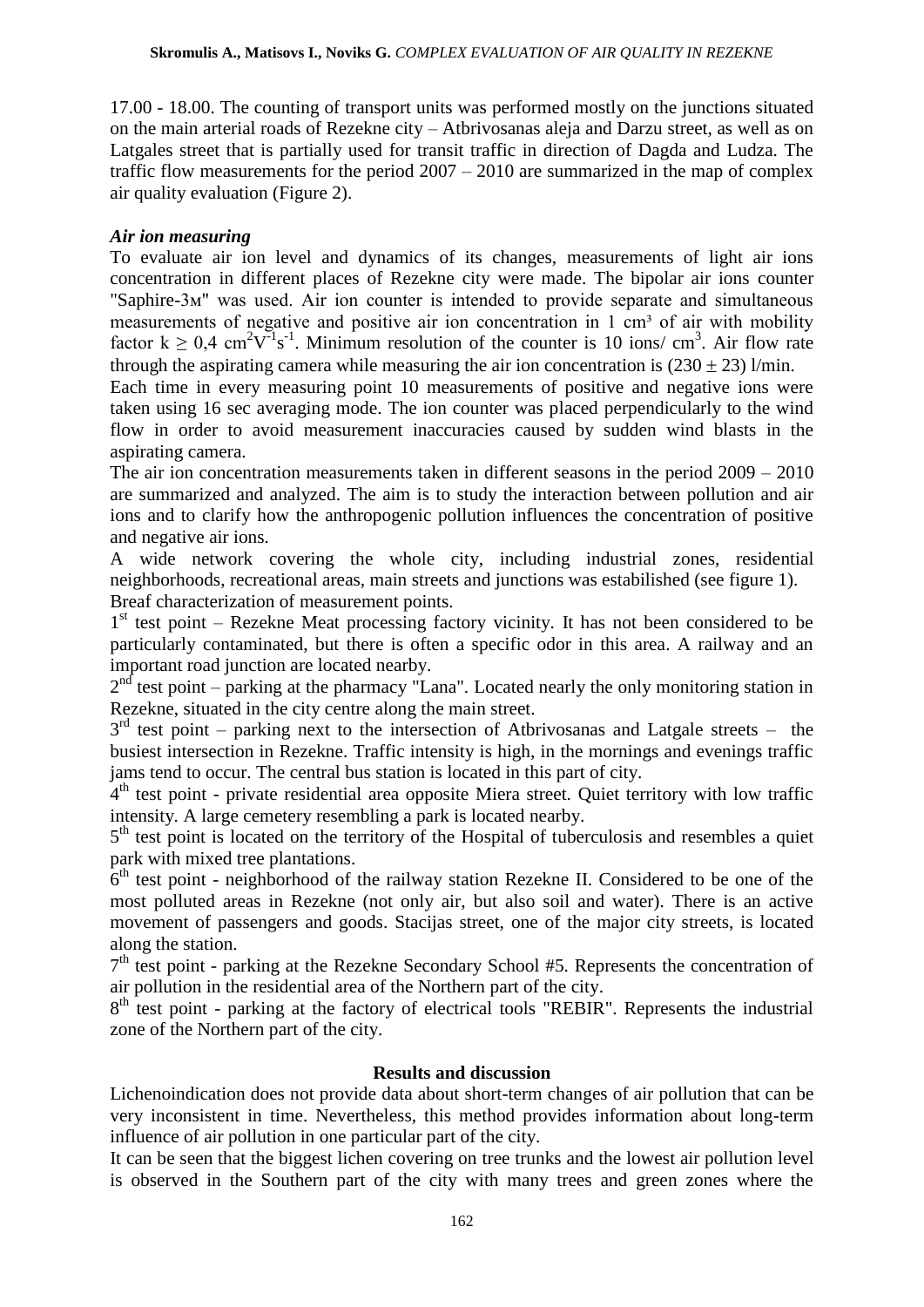cottage-type buildings prevail and where there are no trunk roads. The covering of lichens on tree trunks overcomes 60 per cents.

The big lichen covering located in the Northern part of the city is mainly observed in the territory of storehouses and allotments. The high percentage of lichen covering in some other squares of the city, for example near the river, is related to the absence of air pollution sources, with the exception of allotments in the Western part of the city where the railway is relatively close. It can be presumed that the pollution created by this railway is dispersed by western winds above the city territory. Generally, the city territory is dominated by average air pollution related to the motor transport, the small boiler houses and probably to the relatively equable pollution dispersion from big boiler houses. High or very high air pollution level was observed mainly along the railways, near the railway stations and in the industrial city zones situated mostly in the Northern part of the city. In this part, the covering of lichens on tree trunks usually does not overcome 20 per cents and all the species of lichen are resistant to pollution.

All the three lichen groups (crustose, foliose and fruticose lichens) are simultaneously present only in some squares of the Southern part of the city and slightly along the river coasts. The tree trunk covering with crutose and foliose lichens is typical for all the city territory. In some squares along the railways, only crutose lichens are present. Along the city streets the population of foliose lichens is also poor. It is possible that the precision of obtained results in some city squares was influenced by the lack of trees suitable for lichenoindication.

According to the data from Road Traffic Safety Directorate (CSDD), in 1998-2010 the number of registered motorcars in Rezekne has increased by 28 per cents, whereas the number of lorries has decreased by 25 per cents and the number of buses has fallen more than twice [8]. The figure2 shows the averaged traffic flow intensity from the most important junctions of Rezekne. The comparable data of years 2007 and 2010 are shown in table 1.

*Table 1.*

|                                           | The average number of vehicles per 1 hour<br>(on working day) |                  |                                  |  |
|-------------------------------------------|---------------------------------------------------------------|------------------|----------------------------------|--|
| <b>Street junction</b>                    | <b>Year 2007</b>                                              | <b>Year 2010</b> | <b>Designation</b> in<br>the map |  |
| Atbrivosanas<br>street<br>Latgales street | 1074                                                          | 1139             | A                                |  |
| Atbrivosanas<br>street<br>Lubanas street  | 942                                                           | 1042             | B                                |  |
| Atbrivosanas<br>street<br>Maskavas street | 908                                                           | 896              | $\mathsf{C}$                     |  |
| Latgales street -<br>Darzu street         | 473                                                           | 457              | D                                |  |
| Latgales street $-$<br>Ludzas street      | 496                                                           | 501              | E                                |  |
| $Kr.$ Barona street $-$<br>Liepu street   | 213                                                           | 192              | $\overline{F}$                   |  |
| Ludzas street $-$<br>Raznas street        | 552                                                           | 530              | G                                |  |
| Rigas street $-$<br>Vilakas street        | 382                                                           | 366              | H                                |  |

## **Traffic intensity in the streets of Rezekne**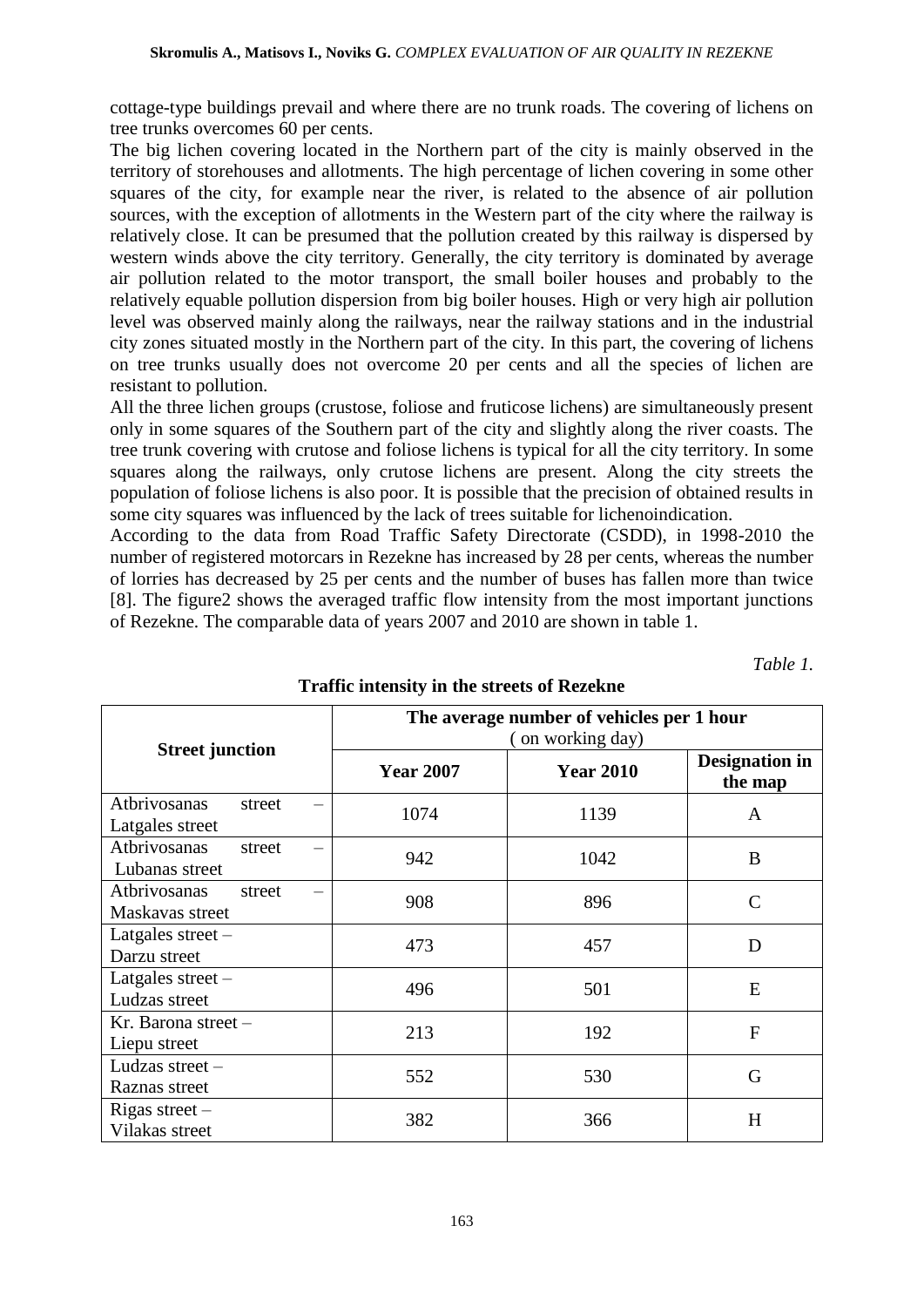The calculations of transport units reflect the load of given streets. Rezekne has some particularities defining its traffic flow. There are two bridges over Rezekne river used for the motor transport. So the main traffic flow is on Atbrivosanas, Darzu and Latgales streets.

Air ion concentration during the whole measurement period and almost in all the test points showed large fluctuations. Concentration of positive and negative ions can vary from zero to hundreds of ions per cm<sup>3</sup> even among 10 measurements taken consecutively. Air ion concentration is greatly influenced by meteorological factors, such as wind speed and direction, temperature, and changes of relative humidity. The flow of air masses creates turbulence mixing the different layers of atmosphere and contributing to the pollution migration between them. Despite the high instability of air ion concentration during individual measurements, in long-term the average values are very important to provide more accurate information about air energetic saturation level that characterizes the air of the particular test point.

It is known that the air pollution in city is rising during the day. The pollution level starts to increase rapidly at approximately 8:00 and reaches the culmination at approximately 17:00 to decrease again in the nighttime due to the natural air purification. This cycle depends to a great extent on the traffic intensity. It is proved by data obtained in the monitoring station on Brivibas street in Riga. The concentration of carbon dioxide and benzene is in close correlation with changes in the quantity of cars on the street in twenty-four hours time. The concentration of sulphur dioxide is less related to the motor transport than to the industrial sector – the activity of boiler houses of different size and type. Therefore the level of this kind of pollution is relatively constant day and night. [9] It can be assumed that these regularities of air pollution changes exist not only in Riga but also in the other largest cities (it should be remarked that Rezekne is the 7th largest city in Latvia).

Unlike the mentioned air pollution, the concentration of light air ions has a tendency to decrease during the day. It permits to assume that air ions are important for the processes of air purification. The charge of air ions, interacting with the pollutant molecules, stimulates their mutual attraction and formation of bigger aggregates, and accelerates their sedimentation from air environment (see figure 1). First of all, it relates to the mechanical pollution components - various solid-state and liquid aerosols. The high adsorption capacities of gasiform substances on the aerosols reduce the amount of pollutant gases in atmosphere. Air ions can promote different chemical reactions in the atmosphere also. Especially strong decrease of ions during the day characterizes the measure points located near pollution sources crated by traffic. Besides, the rapidest decrease usually concerns the concentration of negative ions. It can be explained by the different structure of positive and negative ions. Negative ions are smaller but with higher mobility, consequently they can intervene in the process of air purification more rapidly and actively. It is important to mention, that in the points distant from pollution emission sources (e.g. Tuberculosis hospital), the decrease of ion concentration level during the day is not strong or does not even manifest itself.

The highest values of unipolarity coefficient K are observed near the railway station "Rezekne II", on the junction of Latgales Street and near the Meat processing factory. In these measure points the pollution created by traffic and partially the industrial pollution dominate. The lowest values of coefficient K are observed on the Miera Street and near the Hospital of tuberculosis where the pollution sources are minimal. Intermediate values of K can be observed in the city center and in the Northern part of the city (see the map.). It is probable that in these city parts the characteristic air pollution of intermediate level is manifesting itself as well.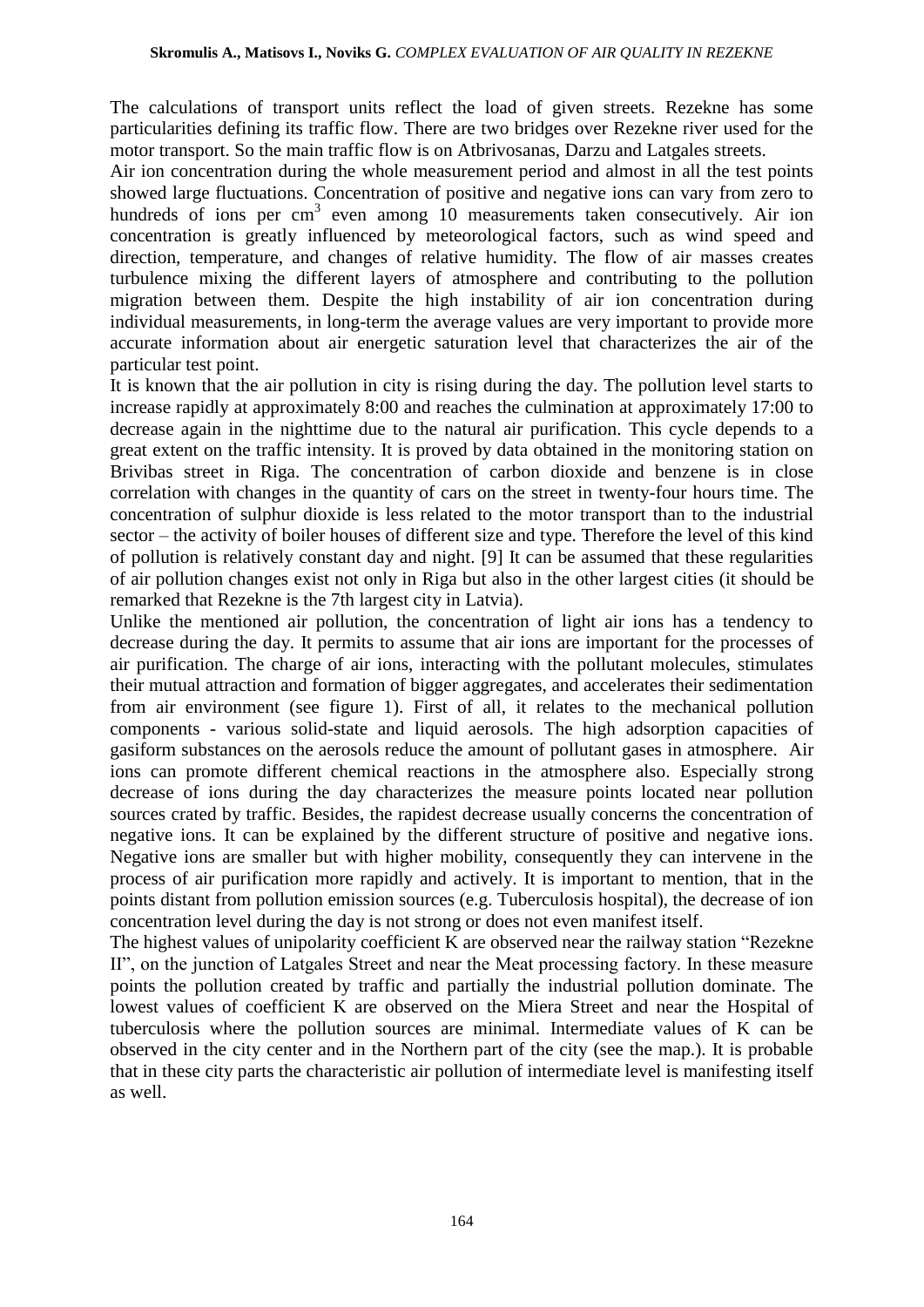

*Fig. 1.* **Dynamic of atmospheric pollution concentration** [10]

Speaking about complex evaluation of air quality, there are some aspects to be mentioned. Lichenoindication, ion measuring and counting of transport units correspond with each other relatively well. The maximal coverage of lichens on tree trunks and the minimal value of K is observed in the points with minor traffic flow (see junctions F, G and points 4 and 5 in figure 2). The average level of air ionization is not high in these points as well. It can be explained by the lack of anthropogenic ionization sources. It is known that the automobile exhaust gases also produce positive and negative air ions in almost similar proportions [11]. In these measure points the natural ionization level is preserved and its ion production and depletion rate is typical for parks and forests. The level of air ion concentration is not high but these ions are more "salubrious" because the negative ions prevail over the positive ones.

A low level of lichen coverage is located in the environs of railway. The vicinity of railway station "Rezekne II" encompasses the junction with the third the most intensive traffic flow, the lowest level of lichen coverage and the highest value of coefficient K. All these conditions indicate that there is a relatively high level of air pollution in this area (see squares D6, F6, E6, junction B and measure point 6 in figure 2). Intermediate lichen coverage is usually observed along the streets, whereas the lowest level of lichen coverage is located along the railway. It allows presuming that air quality is more influenced by railway than by motor transport in the city.

The traffic flow is the most intensive in the junction A (see figure 2). On average, this junction is traversed by 1124 motor cars per hour. Besides, the lowest total concentration of air ions is observed in the measure point that is located near this junction. Nevertheless, the value of coefficient K 0,95 is considered to be average and should not be regarded as unfavourable for human health because the amount of positive and negative ions in 1 cm<sup>3</sup> is almost balanced. It can inferred that a great part of air ions recombine taking part in the selfpurification of air where the negative ions act a little bit more actively than the positive ones. Basing on the lichenoindication, the level of air pollution in this area is intermediate and does not reach the level of air pollution observed near the railway station or along the railways.

In the Northern part of the city there are two measure points 7 and 8 that should be mentioned. The point 7 is located near Rezekne Secondary school  $N^*$ 5 and it represents the residential area. It is significant that basing on lichenoindication, the level of air pollution in this area is low and there is the highest total concentration of air ions (see table 2), what is beneficial effect for human health. The park that is situated in the South, as well as the relief protect this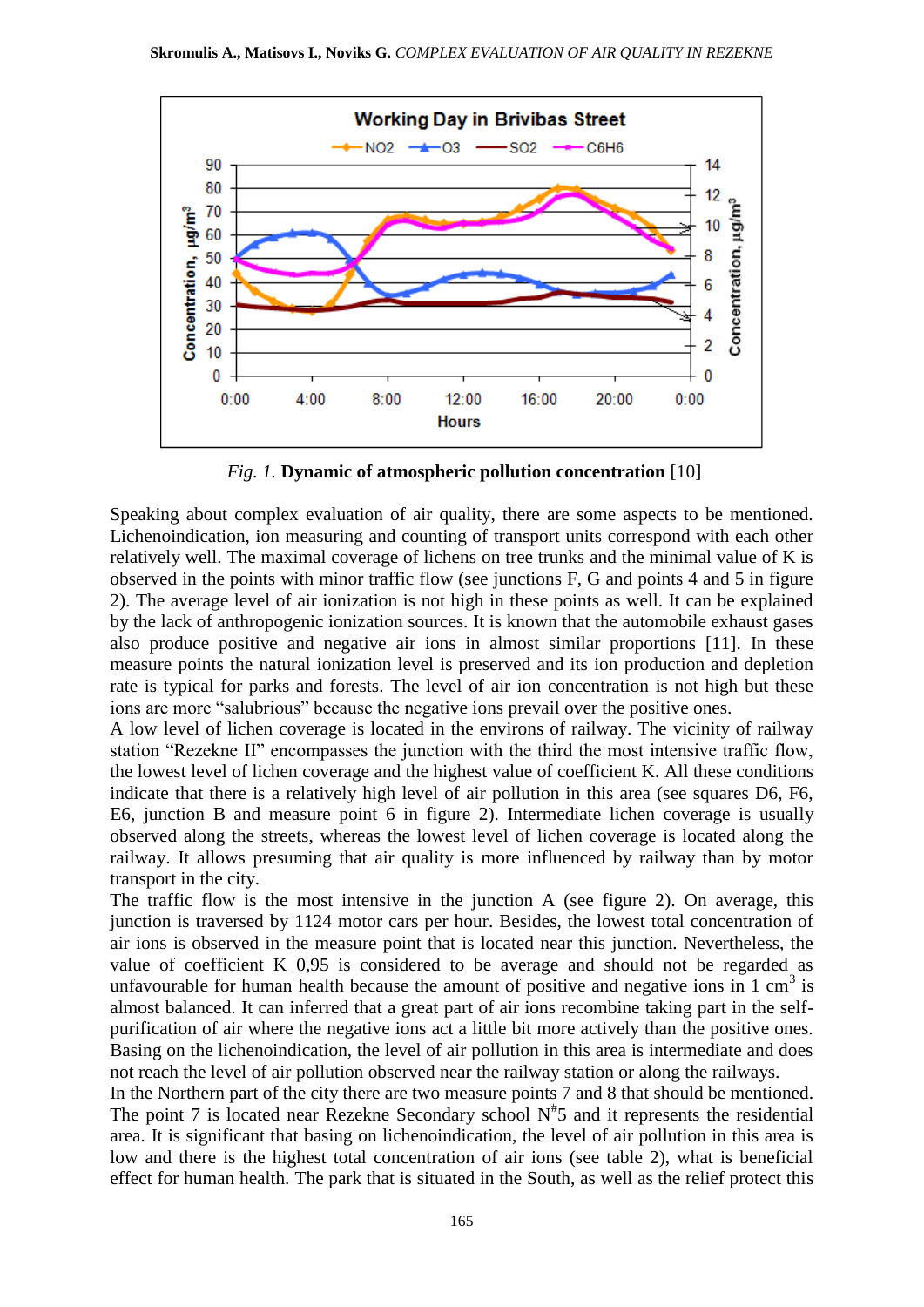point from the influence of railway pollution, whereas the building defends it from the pollution created by motor transport. The measure point 8 is located in the industrial zone and it is more subjected to the motor car pollution from the junction C. This point is characterized by one of the lowest ion concentration levels and the lichenoindication data reveal that the level of air pollution in this area is high.



*Fig. 2.* **The map of complex air quality evaluation in Rezekne**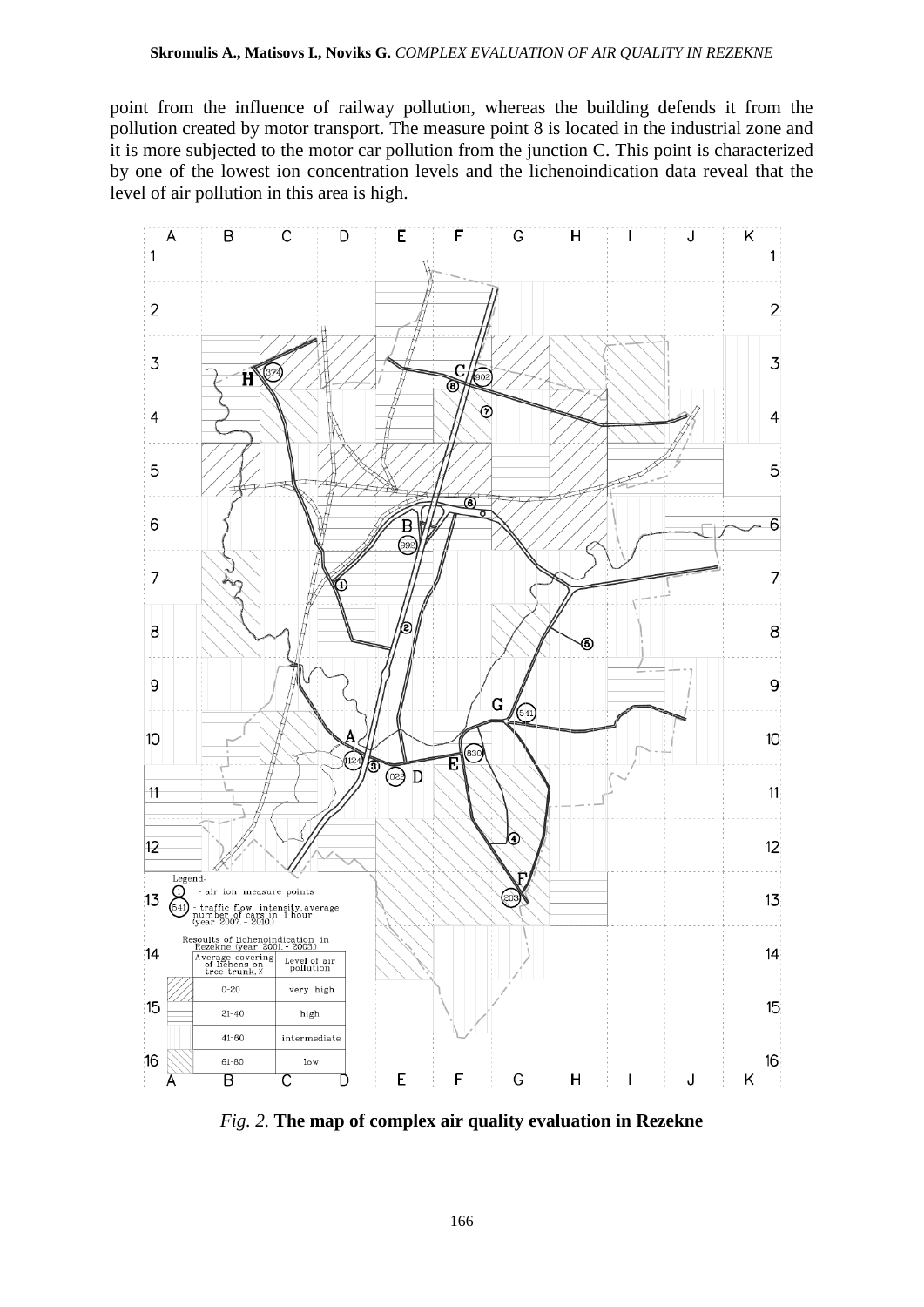*Table 2.*

| <b>Measure points</b> | Negative | Pozitive | Total | K    |
|-----------------------|----------|----------|-------|------|
| 1. Meat proc.plant    | 279      | 264      | 543   | 0.95 |
| 2. Pharmacy "LANA"    | 259      | 210      | 469   | 0,81 |
| 3. Latgale Street     | 227      | 216      | 443   | 0,95 |
| 4. Miera Street       | 288      | 214      | 502   | 0,74 |
| 5. Tuberculosis hosp. | 269      | 195      | 464   | 0,72 |
| 6. Rezekne II         | 219      | 238      | 457   | 1,09 |
| Sec. School #5        | 333      | 274      | 607   | 0,82 |
| <b>REBIR</b><br>8.    | 259      | 212      | 471   | 0,82 |





*Fig. 3.* **Average air ion concentrations in different daytime (2009 – 2010)**

### **Conclusions**

- 1. Data obtained by lichenoindication, ion measuring and counting of transport units correspond with each other and all these elements can be used to obtain a common picture of air quality in the city and to interpret its changes.
- 2. The quality of city air is more influenced by railway than by motor transport. According to lichenoindication, the highest level of air pollution was observed along the railway, whereas the railway station Rezekne II is the only measure point were positive ions prevail over negative ones in long-term and where the total ionization level is one of the lowest in the city. Therefore the environs of railway and railway station can be considered to be unfavourable for human health.
- 3. The level of air pollution influences the total concentration of air ions and the unipolarity coefficient K. The highest is the level of pollution, the lowest is the total concentration of air ions and the highest is the value of K.
- 4. Air ions promote the processes of air natural purification.